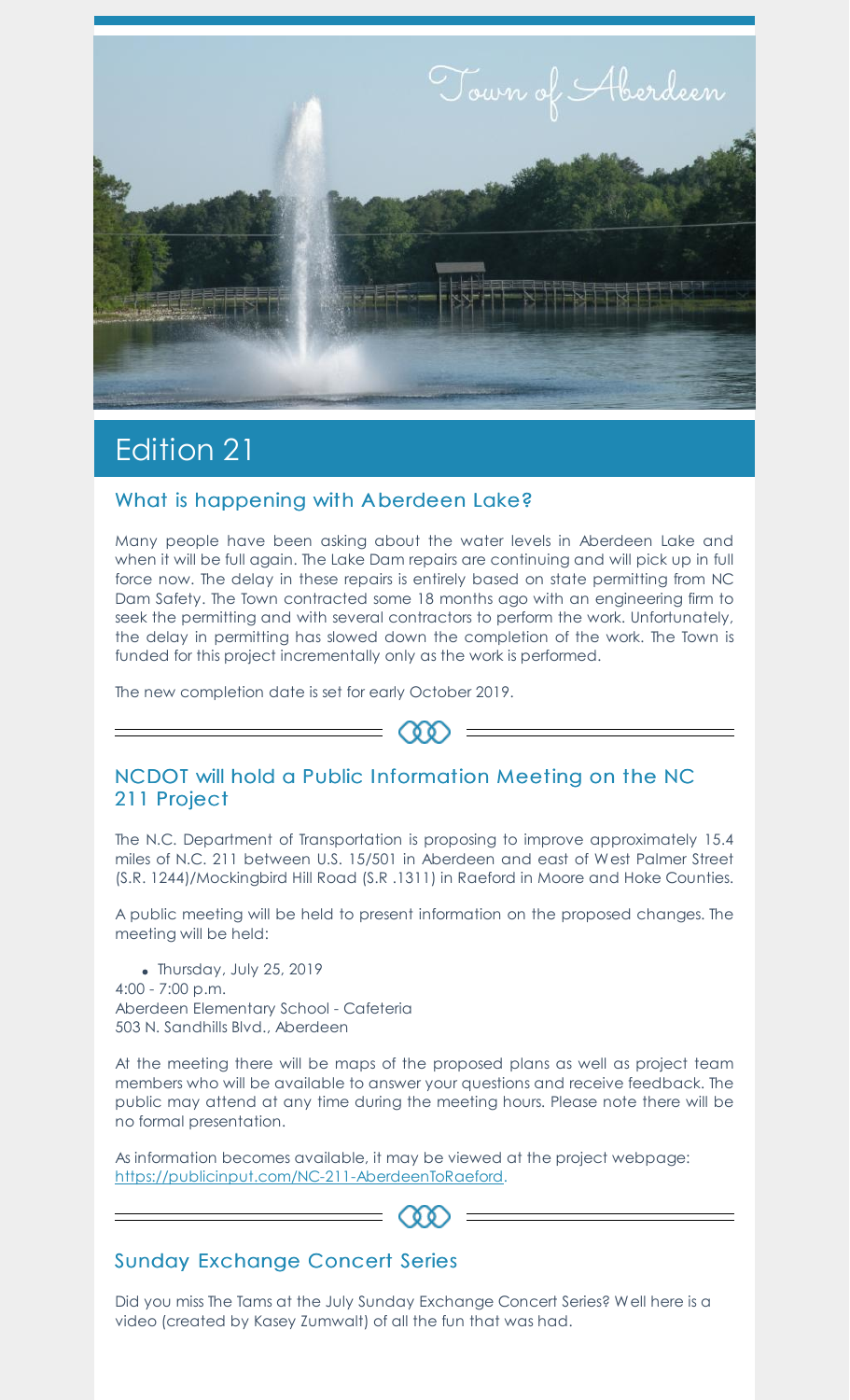

The next FREE concert will be Sunday, August 11th starting at 6:00 p.m. Come check out all the fun and listen to **Sons of [MyStro](https://www.facebook.com/pg/SonsofMystro/videos/?ref=page_internal).** 

Concerts are held at the Exchange Lawn located at 129 Exchange Street (next to the Artists' League) in Downtown Aberdeen. Food trucks and beer tents will be on site to satisfy hunger and thirst needs!

# ത

#### NEW Emergency & Community A lerts Sy stem - Sign Up Now!

The Town of Aberdeen has partnered with Nixle to implement its NEW Community Notification System to alert residents in real-time for localized emergency situations and relevant community advisories. The Town wants our residents to be safe and informed during emergencies & special events in our area which may include public safety threats, dangerous weather, water leaks, traffic advisories, and special events. Information is key, and we strongly encourage you to sign up to receive text message alerts directly from the Town of Aberdeen.

As a resident, registering for alerts is easy:

- 1) Text 28315 to 888777 from your mobile phone or
- 2) Go to [www.townofaberdeen.net](https://aberdeen.municipalcms.com/newsview.aspx?nid=5937) and sign up via the Nixle Widget.

As of August 1, 2019, the Town will no longer use CodeRed, the current notification system. If you currently receive alert notifications from the Town, please register for Nixle to continue to receive notifications after August 1st.

# (00)

### Boards & Commissions Meeting Dates

- August 1 6:00 p.m. Parks & Recreation Advisory Committee
- August 12 6:00 p.m. Work Session
- August 13 8:30 a.m. Downtown Aberdeen Advisory Committee
- August 15 6:00 p.m. Planning Board
- August 19 4:30 p.m. Historic Preservation Commission
- August 20 9:00 a.m. Downtown Aberdeen Advisory Board
- August 20 12:00 p.m. Appearance & Beautification Commission
- August 26 6:00 p.m. Town Board Meeting

View the agendas for all [meetings.](https://aberdeen.municipalcms.com/agenda.aspx?id=2146&catid=29)



# Want to Work for the Town or Know Someone Who Does?

The Town is currently accepting applications for the following positions:

- Water & Sewer Maintenance Worker (2 positions)
- Planner
- Recreation Program Coordinator
- Sanitation Maintenance Worker (2 positions)
- Part-time Firefighter/EMT (several positions)
- Code Enforcement Officer